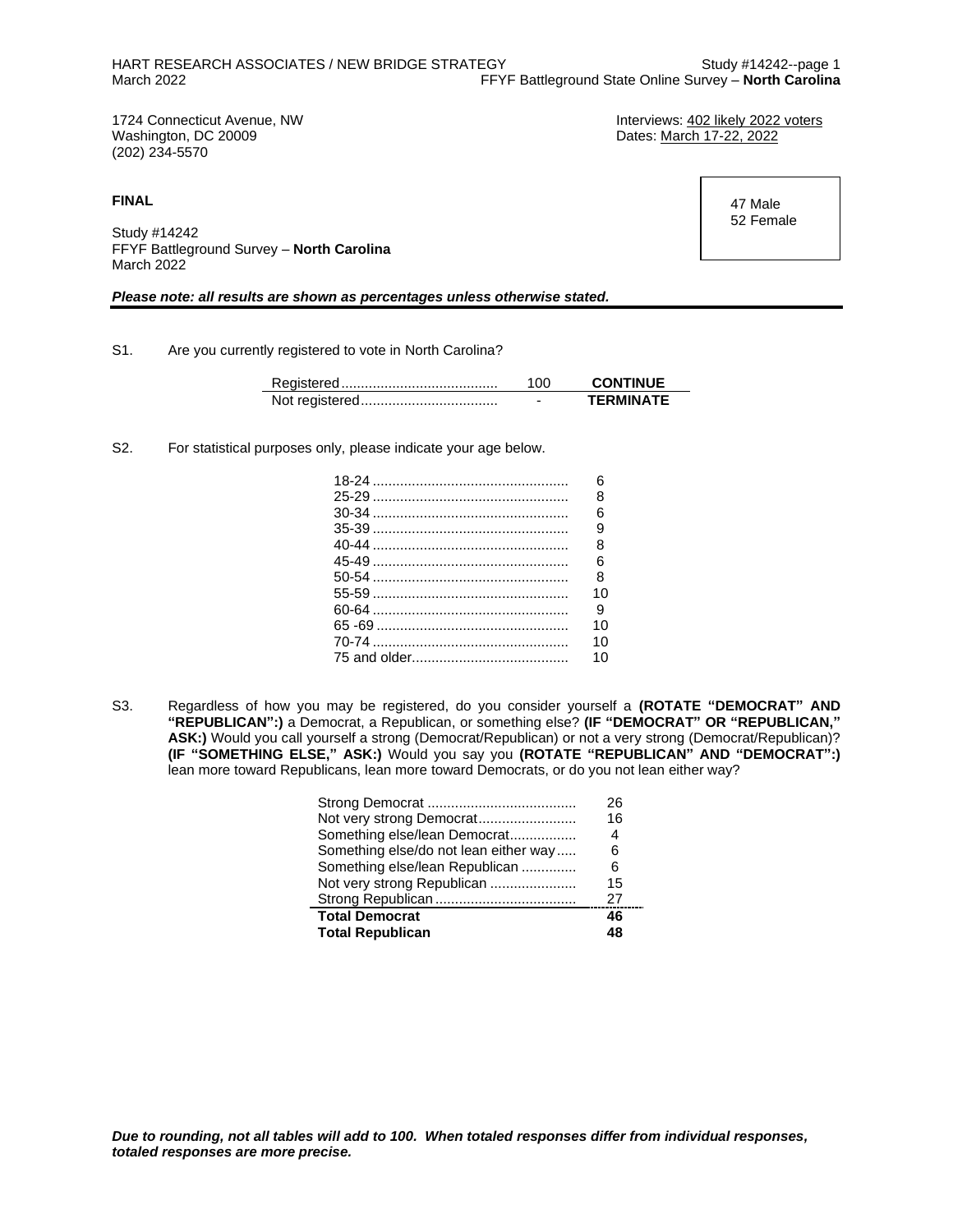S4a. Some of the people did not vote in the 2020 election for president and other offices because they were too busy, didn't like any of the choices, or for some other reason. What about you? Did you vote in the 2020 election for president?

| Yes, voted       | 98 | <b>Skip to QS5a</b> |
|------------------|----|---------------------|
| No, did not vote |    | <b>CONTINUE</b>     |

## **(ASK ONLY OF RESPONDENTS WHO SAY 'NO, DID NOT VOTE' OR 'NOT SURE' IN QS4a.)**

S4b. Were you already registered to vote at the time of the November 2020 presidential election, or did you register to vote after the November 2020 election?

| Registered to vote at the time of the November 2020 election |     | <b>TERMINATE</b> |
|--------------------------------------------------------------|-----|------------------|
|                                                              | 100 | <b>CONTINUE</b>  |

S5. And to ensure that we have a representative sample, would you please tell me whether you are of Hispanic, Latino, or Spanish origin? And again, for statistical purposes only, what is your race?

|                                 | 68  |
|---------------------------------|-----|
| Black/African American          | 22. |
| Hispanic/Latino/Spanish origin  | 4   |
| Asian/Pacific Islander          |     |
| Native American/American Indian | 1   |
| Another race/Other              |     |

S6. Which of the following best describes your current employment situation?

|                                                | 44 |
|------------------------------------------------|----|
| Employed part time (less than 35 hours a week) | 12 |
| Laid off/unemployed but looking for work       | 5  |
|                                                | 5  |
|                                                | 4  |
|                                                | 2  |
|                                                | 29 |

1. How big of a problem do you think each of the following is in the United States today?

*THIS TABLE HAS BEEN RANKED BY THE PROPORTION WHO SAY VERY OR PRETTY BIG PROBLEM*

|                                                        | Total<br><b>Big</b><br><b>Problem</b> | Very Big<br>Problem | Pretty<br>Big<br>Problem | Somewhat<br>Of A<br><b>Problem</b> | Not<br>Really A<br>Problem | Not<br>Sure |
|--------------------------------------------------------|---------------------------------------|---------------------|--------------------------|------------------------------------|----------------------------|-------------|
| The cost of living for families, including the cost of | 91                                    | 62                  | 29                       |                                    |                            |             |
|                                                        | 77                                    | 46                  | 31                       | 20                                 | 3                          |             |
|                                                        | 75                                    | 48                  | 27                       | 19                                 | 5                          |             |
| The pace of economic recovery from the                 | 71                                    | 37                  | 34                       | 25                                 | 4                          |             |
| Extreme weather and other effects of climate           | 52                                    | 30                  | 22                       | 26                                 | 21                         |             |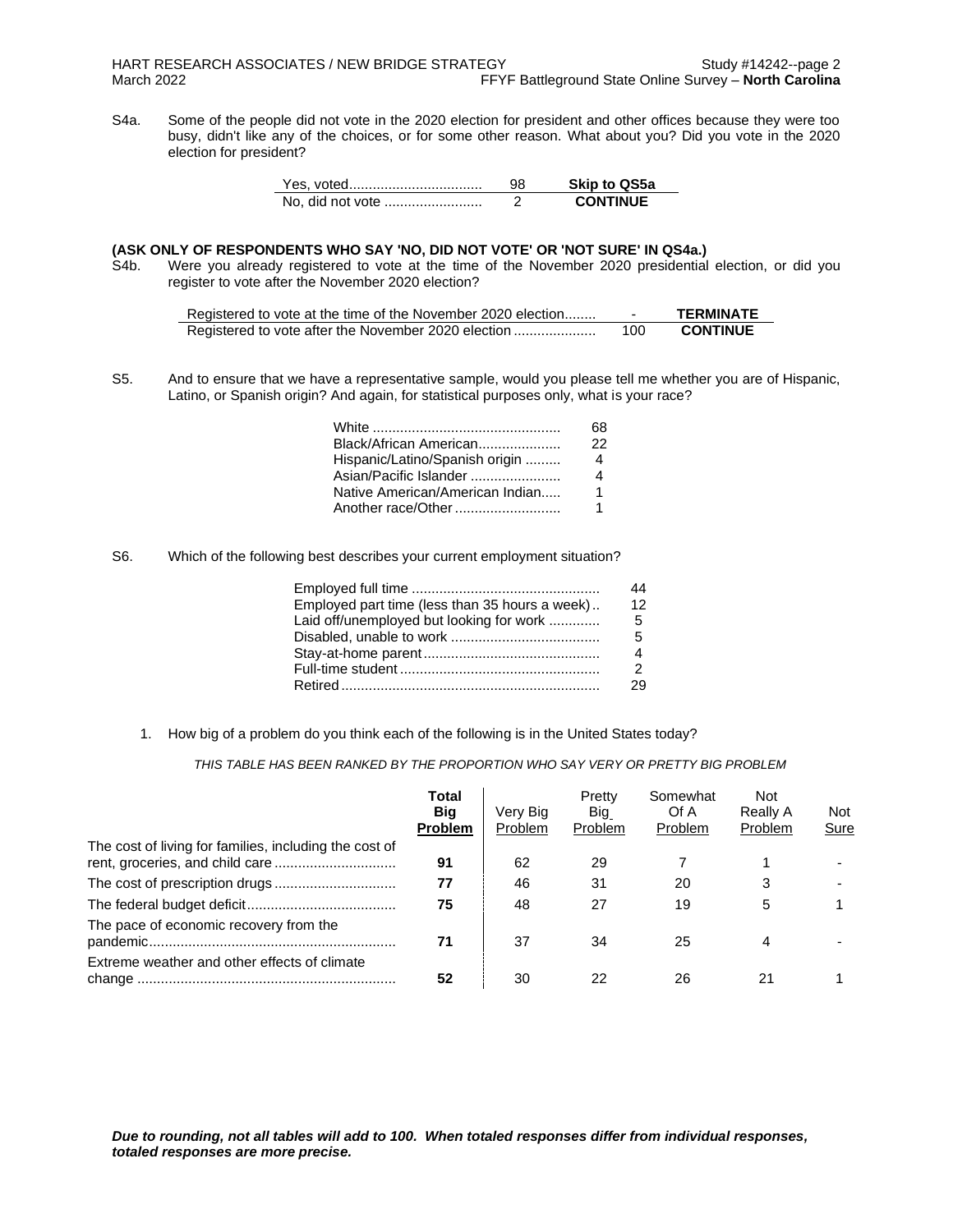2. As you may know, Congress is considering legislation that would lower the cost of prescription drugs, address climate change by increasing the use of clean energy, and make child care more available and more affordable for families. Do you favor or oppose Congress passing legislation like this?

| Favor-strongly      | 19 |
|---------------------|----|
| Favor-somewhat      | 33 |
| Oppose-somewhat     | 11 |
|                     |    |
| <b>Total Favor</b>  | R7 |
| <b>Total Oppose</b> | 18 |

3. How important do you think it is that this legislation do each of the following things?

*THIS TABLE HAS BEEN RANKED BY THE PROPORTION WHO SAY VERY OR PRETTY IMPORTANT*

|                                              |           |           |           |           | <b>Not</b> |
|----------------------------------------------|-----------|-----------|-----------|-----------|------------|
|                                              | Total     | Verv      | Pretty    | Not That  | Important  |
|                                              | Important | Important | Important | Important | At All     |
| Lower the cost of prescription drugs         | 94        | 59        | 35        | 4         |            |
| Lowering the cost of child care for families | 84        | 43        | 42        |           |            |
| Address climate change by increasing the use |           |           |           |           |            |
|                                              | 69        | 44        | 25        | 18        | 13         |

4. Which of the following statements do you agree with more?

| This legislation should NOT include making child care more available and affordable because the    | -27 |
|----------------------------------------------------------------------------------------------------|-----|
| This legislation SHOULD include child care because it will make the cost of living more affordable | -73 |

5a. Do you think that helping to open more child care and early learning programs and lowering child care costs for families are a good investment or bad investment of taxpayers' money?

| Very good investment         | 40  |
|------------------------------|-----|
| Somewhat good investment     | 38. |
| Somewhat bad investment      | 15  |
| Very bad investment          | հ   |
| <b>Total Good Investment</b> | 78  |
| <b>Total Bad Investment</b>  | 22  |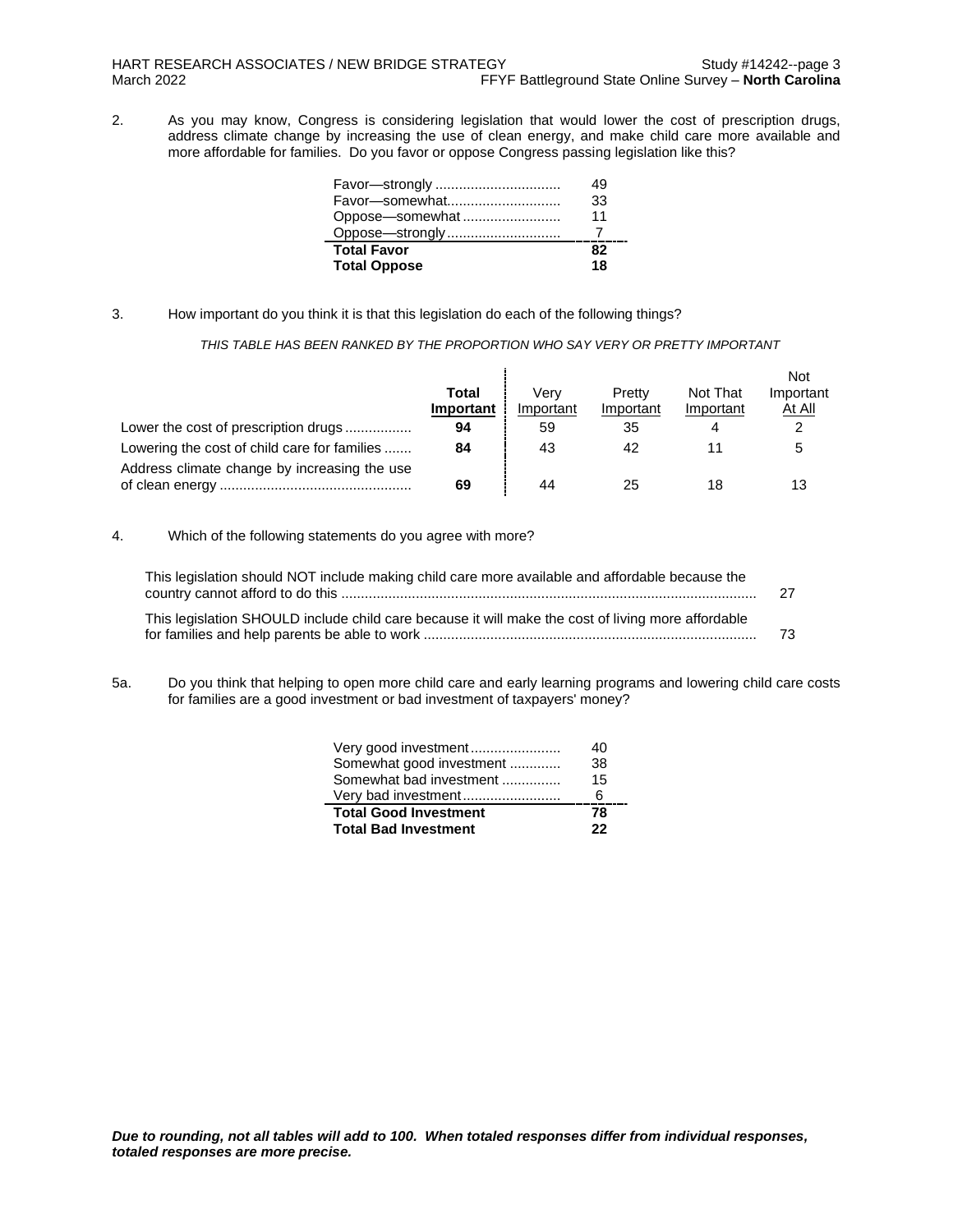5b. Right now there are tens of thousands of parents across the country who need child care for their young children but who are unable to get it, because there is a shortage of child care programs and many of those that do exist are too expensive for families to afford.

Which of the following statements do you agree with more when it comes to the high cost and shortage of child care?

| The high cost and shortage of child care will get better on its own, without action from | 37 |
|------------------------------------------------------------------------------------------|----|
| The only way child care will be affordable and meeting demand is if the government       | 63 |

#### 6. Do you think federal government spending in general is...?

| 61 |
|----|
| 22 |
| 17 |

#### 7. Do you have any children under the age of 18?

8abc. From what you know, at any point in the past several years have any of the following had trouble finding child care for their children?

|                                    | <b>Had Trouble</b> | Did Not Have    |            |
|------------------------------------|--------------------|-----------------|------------|
|                                    | Finding            | Trouble Finding | <b>Not</b> |
|                                    | Childcare          | Childcare       | Sure       |
|                                    | 37                 | 62              |            |
| Any of your coworkers **           | 41                 | 40              | 18         |
| A friend or family member of yours | 37                 | 46              | 17         |

\* Asked only of respondents who say they have kids under age 18 in Q7.

\*\* Asked only of respondents who are employed full or part time in QS6.

## **(ASK ONLY OF RESPONDENTS WHO SAY 'YES' TO Q8a, Q8b, or Q8c.)**

9. Thinking about any of the people you know who had trouble finding child care in the past several years, did it cause them major problems, some problems, or no real problems?

| Major problems   | 36            |
|------------------|---------------|
| Some problems    | 61            |
| No real problems | $\mathcal{P}$ |
|                  |               |

#### **(ASK ONLY OF RESPONDENTS WHO SAY 'YES' TO COWORKERS IN Q8b.)**

10a. Thinking specifically about your coworkers, when they had trouble finding child care, did this affect their ability to work?

| Yes, affected their ability to work      | 91 |
|------------------------------------------|----|
| No, did not affect their ability to work |    |

#### **(ASK ONLY OF RESPONDENTS WHO SAY 'YES' TO COWORKERS IN Q8b.)**

10b. Did it have an impact on your work or on your company?

Yes, had an impact on my work or company................ 71 No, did not have an impact on my work or company .... 29

*Due to rounding, not all tables will add to 100. When totaled responses differ from individual responses, totaled responses are more precise.*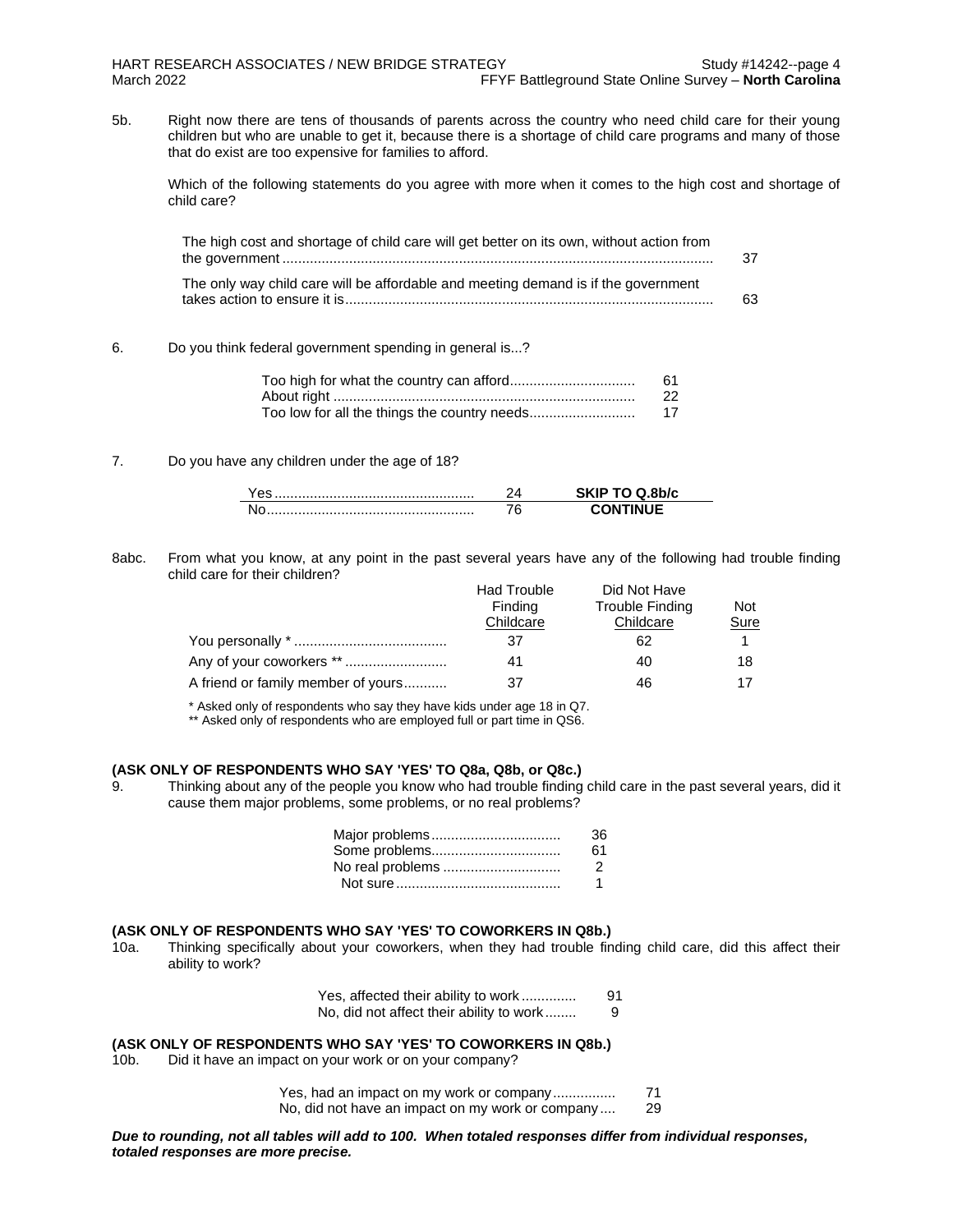11. Below are a few short statements for why lowering the cost of child care SHOULD be included in the legislation we have been discussing. Please indicate whether you think this is a very convincing, somewhat convincing, not that convincing, or not at all convincing reason for including making child care affordable in this legislation.

*THIS TABLE HAS BEEN RANKED BY THE PROPORTION WHO SAY VERY OR SOMEWHAT CONVINCING*

| <b>Total</b><br>Convincing | Very<br>Convincing | Somewhat<br>Convincing | Not That<br>Convincing | <b>Not</b><br>Convincing<br>At All |
|----------------------------|--------------------|------------------------|------------------------|------------------------------------|
| 81                         | 44                 | 37                     | 14                     | 6                                  |
| 77                         | 43                 | 34                     | 16                     | 7                                  |
| 77                         | 38                 | 39                     | 15                     | 8                                  |
| 76                         | 35                 | 40                     | 16                     | 8                                  |
| 73                         | 38                 | 36                     | 18                     | 9                                  |
| 73                         | 30                 | 42                     | 19                     | 9                                  |
|                            |                    |                        |                        |                                    |

12. Below are a few more statements. Please indicate if you agree or disagree with each one.

*THIS TABLE HAS BEEN RANKED BY THE PROPORTION WHO SAY STRONGLY OR SOMEWHAT AGREE*

|                                                                                                                                                         | <b>Total</b><br>Agree | Strongly<br>Agree | Somewhat<br>Agree | Somewhat<br><b>Disagree</b> | Strongly<br><b>Disagree</b> |
|---------------------------------------------------------------------------------------------------------------------------------------------------------|-----------------------|-------------------|-------------------|-----------------------------|-----------------------------|
| Your community would benefit from having child<br>care be more available and affordable                                                                 | 82                    | 43                | 40                | 12                          | 6                           |
| Caring for young children is not a partisan issue,<br>so Democratic AND Republican members of<br>Congress should support making child care more         | 78                    | 45                | 33                | 16                          |                             |
| Making child care more available and affordable<br>will help the economy recover from the pandemic                                                      | 76                    | 43                | 33                | 16                          | 8                           |
| Ensuring that tens of thousands of parents with<br>young children are able to work is as important as<br>dealing with prescription drug costs and clean | 72                    | 35                | 37                | 19                          | 10                          |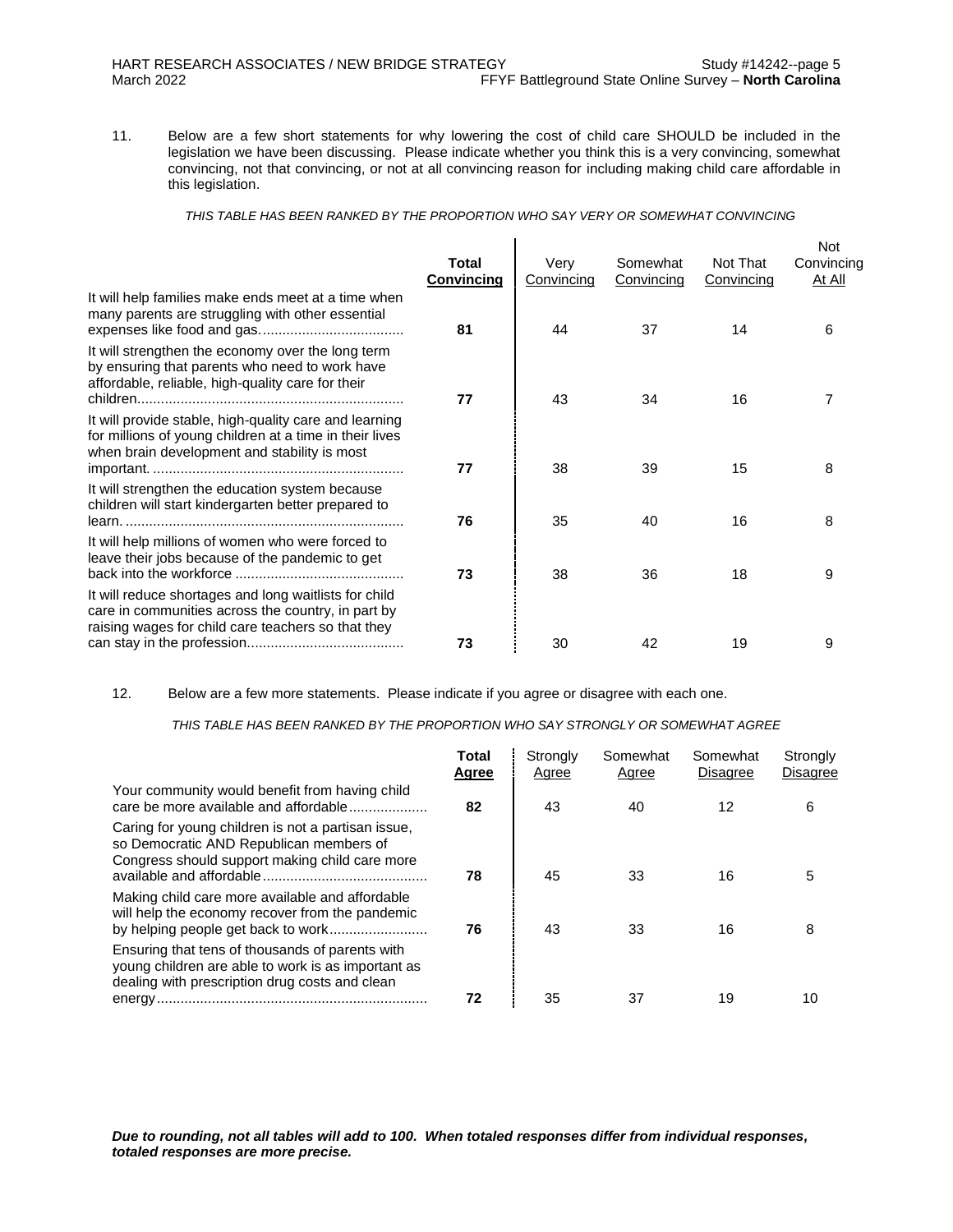13. If your member of Congress votes to pass this federal funding legislation and it does NOT include making child care more available and affordable for families, how would this make you feel about your member of Congress?

| Upset with them                 | 14 |
|---------------------------------|----|
| Disappointed with them          | 57 |
| Pleased with them               | 23 |
| Happy with them                 |    |
| <b>Total Upset/Disappointed</b> | 70 |
| <b>Total Pleased/Happy</b>      | 30 |

#### **(ASK ONLY OF RESPONDENTS WHO SAY "UPSET" OR "DISAPPOINTED" IN Q13.)**

14a. Please explain why you would be (upset with/disappointed in) your member of Congress if they did not include funding for child care in this legislation.

## **RESULTS NOT YET AVAILABLE**

#### **(ASK ONLY OF RESPONDENTS WHO SAY "PLEASED" OR "HAPPY" IN Q13.)**

14b. Please explain why you would be (pleased/happy) with your member of Congress if they did not include funding for child care in this legislation.

## **RESULTS NOT YET AVAILABLE**

### **These last few questions are for statistical purposes only.**

F1. What is the last grade that you completed in school?

|                                                  | 2   |
|--------------------------------------------------|-----|
|                                                  | 28  |
|                                                  | 16  |
| Vocational training/2-year college               | 15. |
| 4-year college/bachelor's degree                 | 20  |
| Some postgraduate work, no degree                | 3   |
| 2 or 3 years' postgraduate work/master's degree. | 13  |
|                                                  | 3   |

F2. Thinking about your general approach to issues, do you consider yourself to be liberal, middle of the road, or conservative?

|                           | 11 |
|---------------------------|----|
| Somewhat liberal          | 11 |
| Middle of the road        | 40 |
| Somewhat conservative     | 18 |
| Very conservative         | 20 |
| <b>Total Liberal</b>      | 22 |
| <b>Total Conservative</b> | 39 |

## **(ASKED ONLY OF THOSE WHO SAY THEY VOTED IN QS4a.)**

Which candidate did you vote for in the election for president?

| Joe Biden, the Democrat       | 47 |
|-------------------------------|----|
| Donald Trump, the Republican  | 52 |
| Jo Jorgensen, the Libertarian | 1  |

*Due to rounding, not all tables will add to 100. When totaled responses differ from individual responses, totaled responses are more precise.*